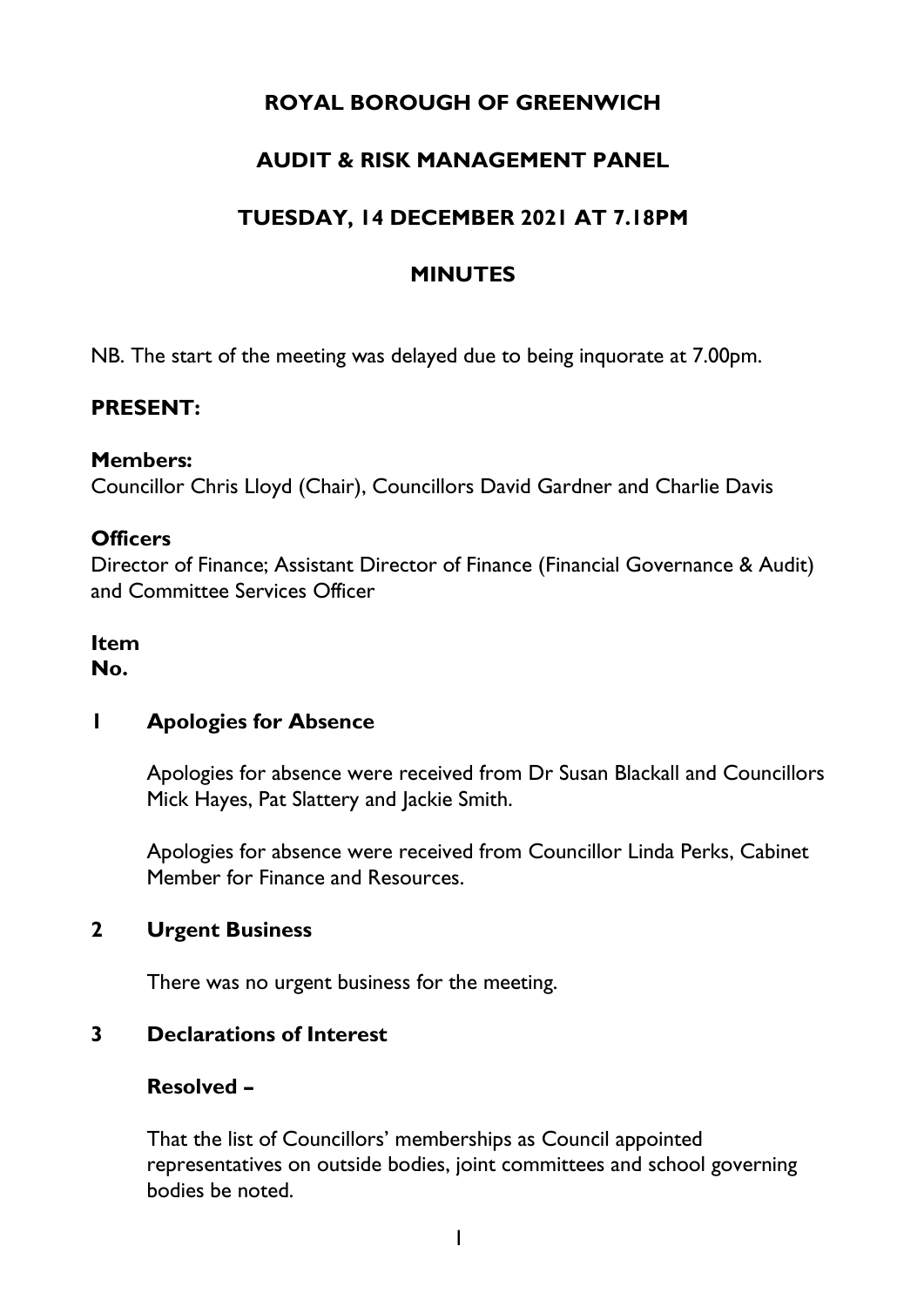### **4 Minutes**

### **Resolved -**

That the minutes of the meeting of the Audit and Risk Management Panel held on 29 September 2021 be agreed and signed as a true and accurate record.

### **5 Internal Audit and Anti-Fraud – Performance Report April 2021 to September 2021**

The report was introduced by the Assistant Director of Finance (Financial Governance & Audit).

In response to questions from the Panel regarding the tenancy fraud detailed at section 6.14 of the report, the Assistant Director explained that there was a legal argument as to whether the loss was actual or notional and that had been tested at court and classified as a genuine loss. The reason why civil options had not then been pursed was because the property had been sub-let for free, so the tenant had made no financial gain. If pursued, they would have to consider the amount of equity on the tenant's own property to see if was viable to recover the money. Each case was considered on its own merits.

The Chair suggested that unless it was disproportionate to do so fraudulent tenants should be pursued for recovery of monies lost to the Council.

In response to questions from the Panel about the potential level of illegal subletting of tenancies, the Assistant Director agreed that while there were concerns he referred to evidence from the Audit Commission and from when the Council had a housing survey team, and on the basis of the checks they did through the credit reference agency and on the basis of how tenancies were now allocated, which suggested that it was only a small percentage, of about three to five percent. A difficulty was where someone legitimately got a tenancy but then their circumstances changed. It was not envisaged that they would undertake the exercise of running the existing tenants through the different credit reference providers in the remaining financial year; the exercise created a lot of data which required more than one team to process. They aimed to do it at least every five years. He advised that if anyone had suspicions of illegal subletting they could report them anonymously.

In response to questions from the Panel about the DWP and fraud investigations, the Assistant Director commented that the anti-fraud section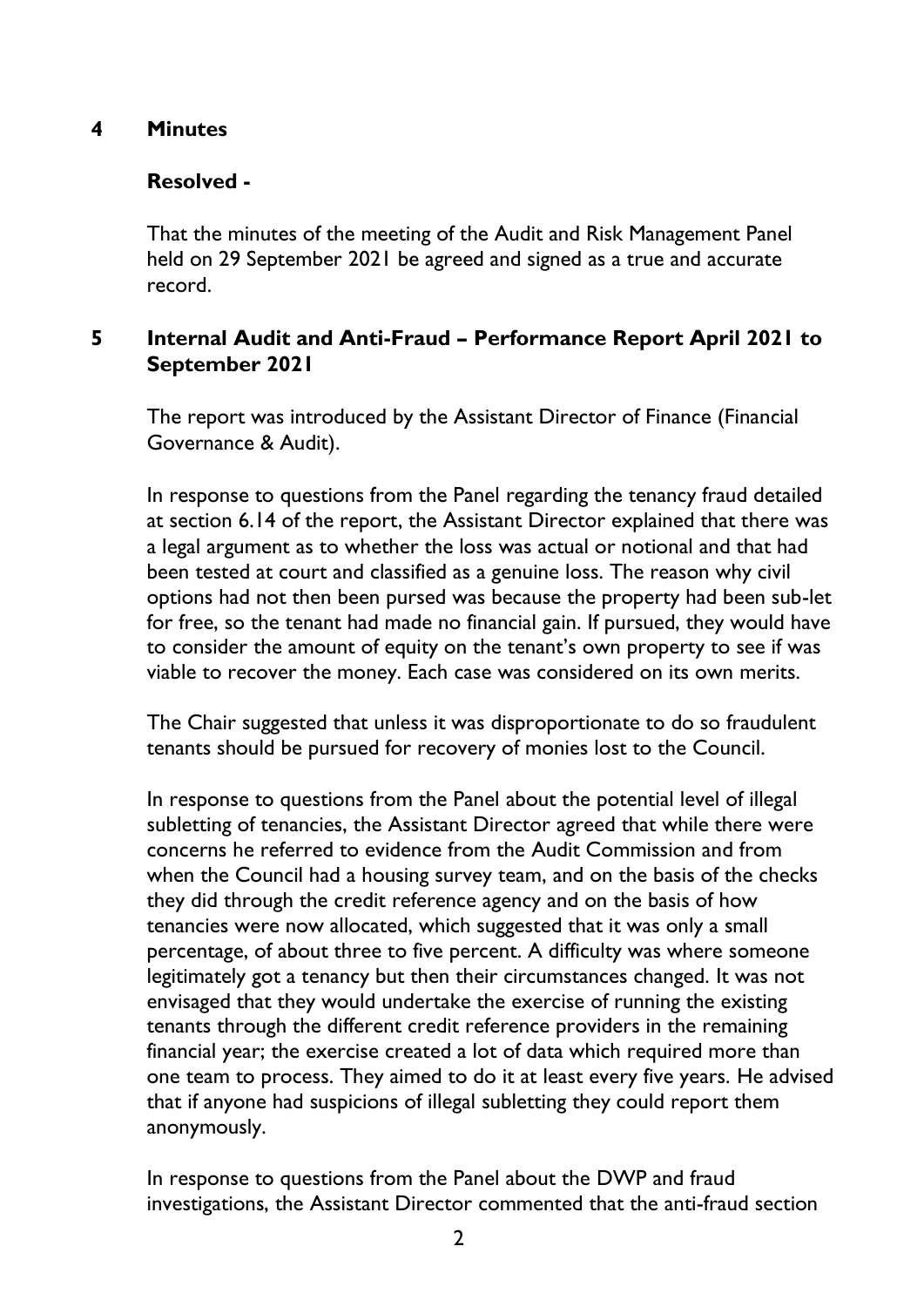did not get much feedback on what action the DWP had taken, and he noted that the DWP had been criticised by the audit office for not following up on fraud. It was his view that it should have been left for local authorities to do the investigations. They did do some joint working with the DWP. It was recognised that the DWP was busy with Universal Credit at present.

In response to questions from the Panel regarding a Care Worker defrauding a resident, the Assistant Director acknowledged that there needed to be a fresh round of anti-fraud training, and they would look at mandatory online training. He emphasised that this was the first time such an incident had occurred. There were staff who were authorised to deal with resident's bank accounts; in this case the resident gave the Care Worker in question their bank details but it was not necessarily part of that Care Worker's role to have those details. There presumably was a reason why the judge decided not to give a custodial sentence.

Members requested anti-fraud training for social care staff and for the protocol for staff being allowed access to care recipients bank accounts / money to be circulated if possible.

### **Action: DoF**

### **Resolved –**

Noted Internal Audit and Anti-Fraud performance in relation to the delivery of the Royal Borough's Internal Audit Plan and the prevention, detection and investigation of fraud, for the period April 2021 to September 2021.

### **6 Treasury Management and Capital Mid-Year Update**

In response to a question from the Panel about the borrowing portfolio, the Director of Finance explained that with regard to refinancing the authority entered a fixed loan arrangement and there was a penalty for paying off before the natural maturity date when rates were low because the lender might then only be able to re-lend that amount at that lower rate when that lender would otherwise have been expecting a greater return from the interest payments of the existing loan. Conversely if the rates were higher then there was an opportunity to realise a discount by paying off early because the lender could then re-lend at the higher rate. They were not in that second situation and so the issue was about bringing down the average interest rate of the portfolio.

### **Resolved –**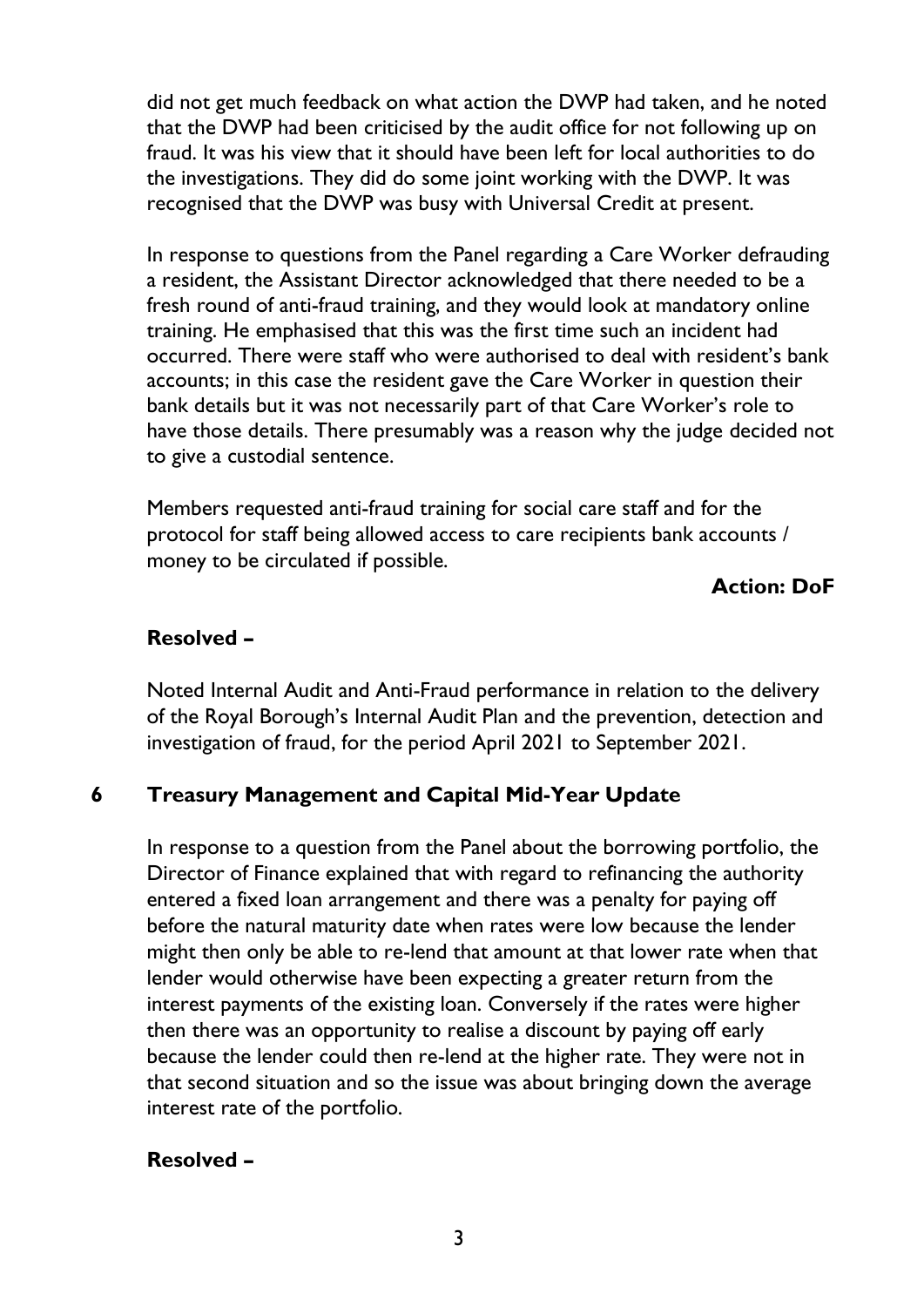- 1. Noted the Treasury Management Mid-Year Report for 2021/22 (Sections 4-11) with no comments to refer to Council.
- 2. Noted the Capital Mid-Year Report for 2021/22 (Sections 12-13) with no comments to refer to Council.

### **7 Review of the Capital Financing Requirement**

The report was introduced by the Director of Finance. He highlighted that the Council's policy had resulted in savings with regard to interest payments but he drew Members' attention to the degree of risk arising from using reserves. There was now an underlying need to borrow to fund projects that were not financed by other means. The report advised on the borrowing and the actions taken to address risks in relation to that. The new loans, being at a lower rate, would lower the average interest rate of their borrowing portfolio.

In response to questions from the Panel about Greenwich Builds, the Director of Finance replied that one of the things looked at with funding Greenwich Builds was the model used in terms of receipts and borrowing, consideration was given to alternative models used by others. The financial issues leading to some of the costs were similar to what was happening elsewhere in terms of resources and labour. He referred Members to the report that was being presented to Cabinet on 15 December. The Director advised that the HRA considered financial modelling to ensure all factors were taken into account. As it was a 30 year business plan it had a lot of different variables and assumptions to deal with. It would provide warnings of periods of deficits

The Chair suggested that the issue of costs of developing Greenwich Build units was something for Scrutiny.

In response to questions from the Panel about potential refinancing, the Director advised until interest rates when up they would not be position to consider that. Greenwich's position with regard to borrowing in comparison to other boroughs was relative to what each borough did to address its needs. The Director commented that he was waiting for the provisional local government finance settlement, it was not known whether it would be a one year or three year settlement. What the authority sought was financial stability going forward.

### **Resolved –**